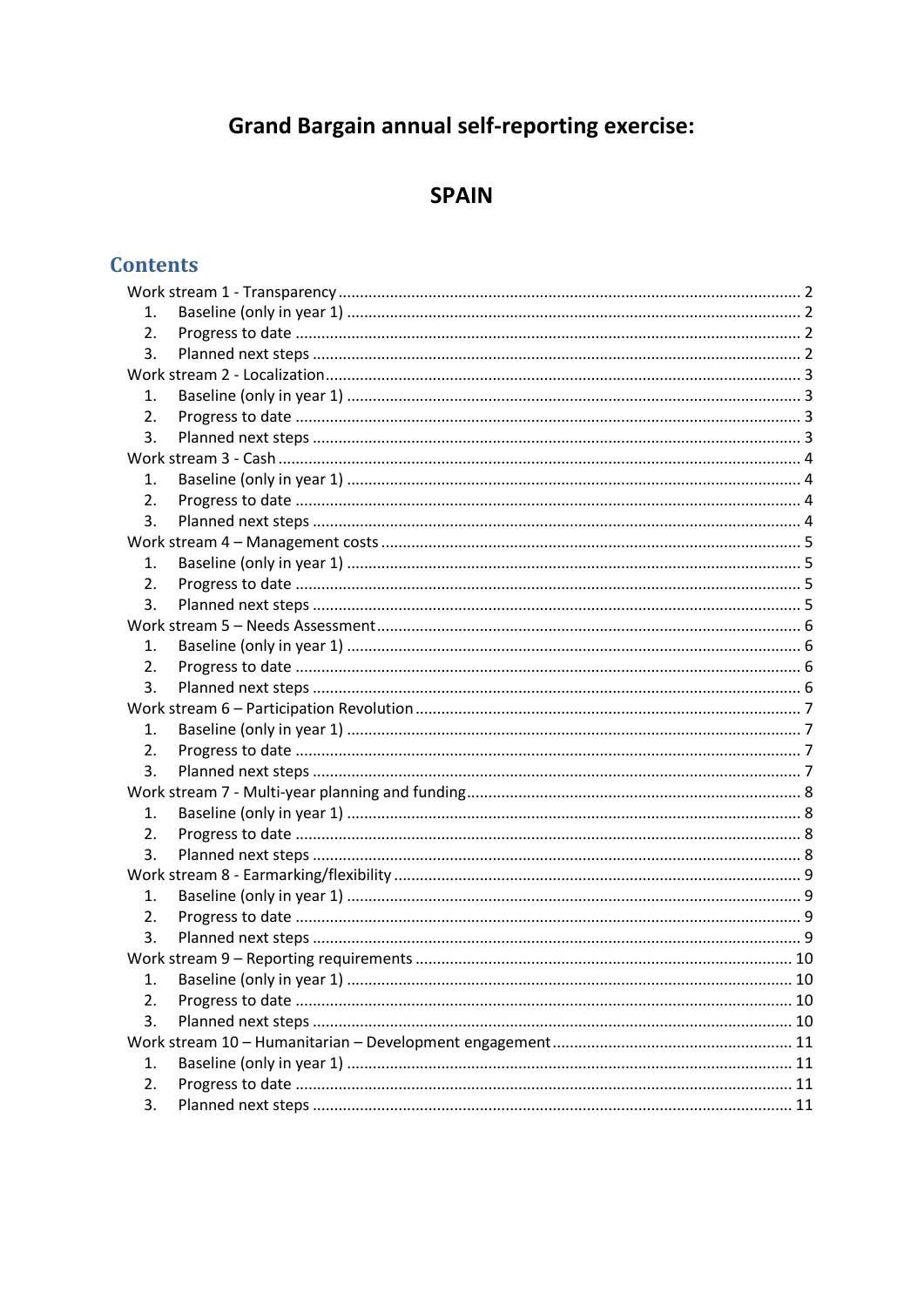### <span id="page-1-0"></span>**Work stream 1 – Transparency**

### **1. Baseline (only in year 1)**

<span id="page-1-1"></span>Where did your organisation stand on the work stream and its commitments when the Grand Bargain was signed?

Spain is part of the IATI and defends this initiative in the different international fora and policy documents.

AECID and the Humanitarian Aid Office provide with regular and transparent information to the general public by means of press releases and publications on AECID's web [\(http://www.aecid.es/ES/ah\)](http://www.aecid.es/ES/ah) and social networks [\(https://twitter.com/AECID\\_es\)](https://twitter.com/AECID_es) .

In accordance with the Spanish transparency Law, the grants and contributions made by AECID are publicly released in the "National Grants Database" [\(http://www.infosubvenciones.es/bdnstrans/GE/es/index\)](http://www.infosubvenciones.es/bdnstrans/GE/es/index) and in the national web for ODA information [\(https://infoaod.maec.es/\)](https://infoaod.maec.es/).

### <span id="page-1-2"></span>**2. Progress to date**

Which concrete actions have you taken (both internally and in cooperation with other signatories) to implement the commitments of the work stream?

Spain has nowadays 144 data-sets at the IATI registry, only below the US, the EU, Australia and Finland. Some capacity constraints remain though in terms of the follow-up of this initiative.

AECID elaborates an annual report of activities, which includes humanitarian action. It also regularly updates the information on its work in AECID's webpage and social networks.

The Humanitarian Aid Office has an open and constant dialogue with civil society, the humanitarian NGOs network and international organizations.

### <span id="page-1-3"></span>**3. Planned next steps**

What are the specific next steps which you plan to undertake to implement the commitments (with a focus on the next 2 years)?

AECID will remain open for dialogue and exchange with civil society, academia and media.

The Humanitarian Aid Office has recently developed a new programming instrument, the Spanish biannual humanitarian strategies for its priority crises, that will soon be published in the web. AECID will also continue to publish its annual reports. It would be desirable to update as frequently as possible the information in AECID's webpage and social networks.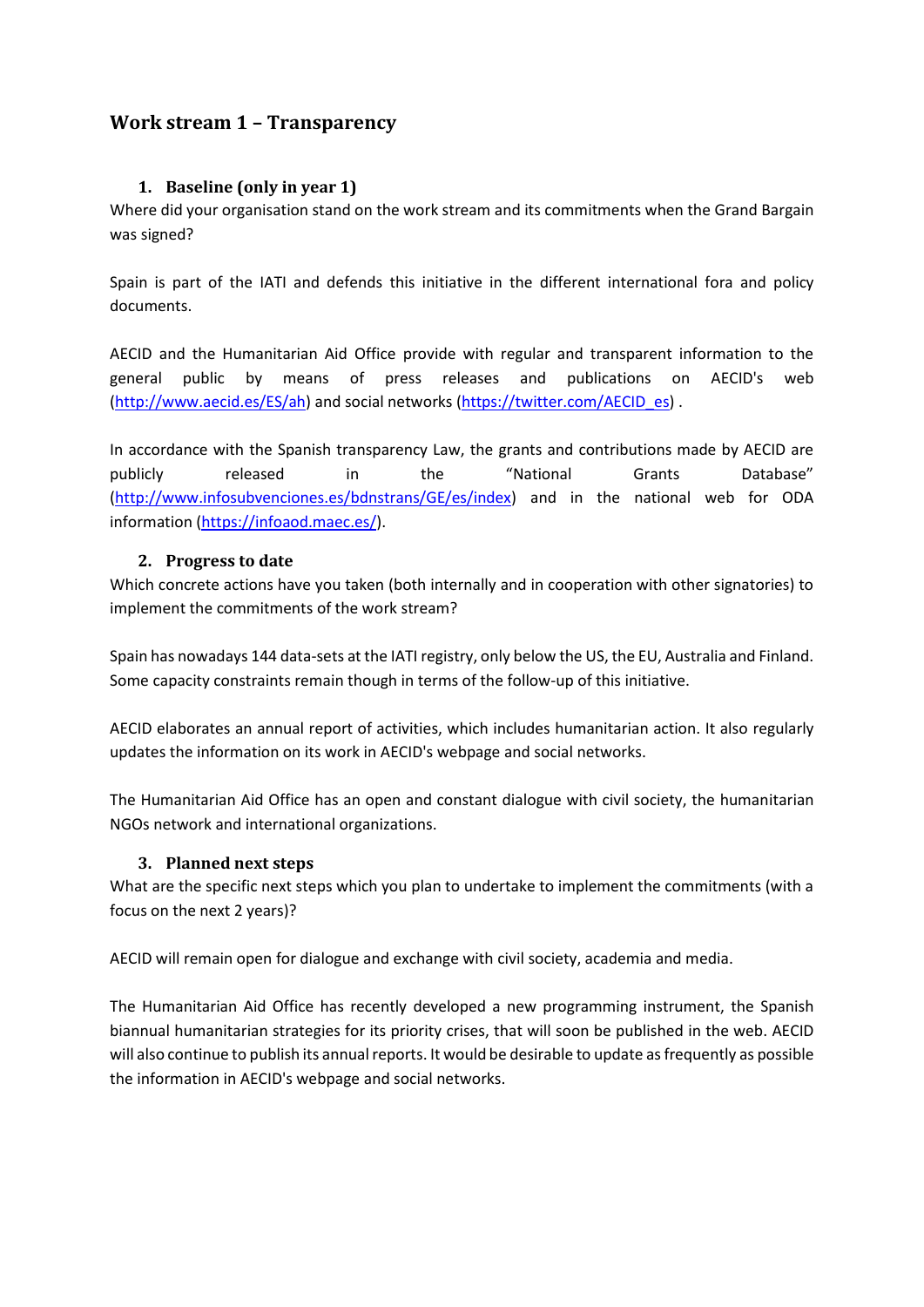### <span id="page-2-0"></span>**Work stream 2 – Localization**

### **1. Baseline (only in year 1)**

<span id="page-2-1"></span>Where did your organisation stand on the work stream and its commitments when the Grand Bargain was signed?

In 2016 AECID has allocated 1.540.000 € to local actors (4'5% of its total humanitarian funding). This includes AECID's humanitarian funding to local NGOs and the UN Country Based Pool Funds (CBPFs).

However, the actual amount of funding to local actors cannot be accurately estimated since there are other indirect ways of funding local actors by means of AECID's grants to international or Spanish NGOs or organizations.

Additionally, AECID also contributed in 2016 to the IFRC's DREF to respond to emergencies in South Sudan, Belize and Costa Rica and has supported the Philippines' Government in the area of Disaster Risk Reduction with a project which ended in 2016.

### <span id="page-2-2"></span>**2. Progress to date**

Which concrete actions have you taken (both internally and in cooperation with other signatories) to implement the commitments of the work stream?

Spain has regularly funded the Algerian Red Crescent in the Sahrawi refugee camps, the IFRC's DREF and the CBPFs.

Complications in terms of reporting on the part of the local actors -who have difficulties in understanding the Spanish legislation and praxis- limit the possibilities of increasing localization on a large scale.

### <span id="page-2-3"></span>**3. Planned next steps**

What are the specific next steps which you plan to undertake to implement the commitments (with a focus on the next 2 years)?

AECID considers that the target of 20% funding to local actors in 2020 is very ambitious, but it's open to increase its percentage, if the context and legislation allow it. This discussion will be assumed with humanitarian partners in the drafting of the new Humanitarian Strategy for the Spanish Cooperation that will hopefully start at the end of 2017.

Its priority in the next years will be to support local actors, mainly governments from Latin America, on Disaster Risk Reduction. An agreement has been signed in this field with Argentina and others may follow.

AECID is also assessing the possibility of using a localization marker, to encourage Spanish NGOs to work more closely with local partners.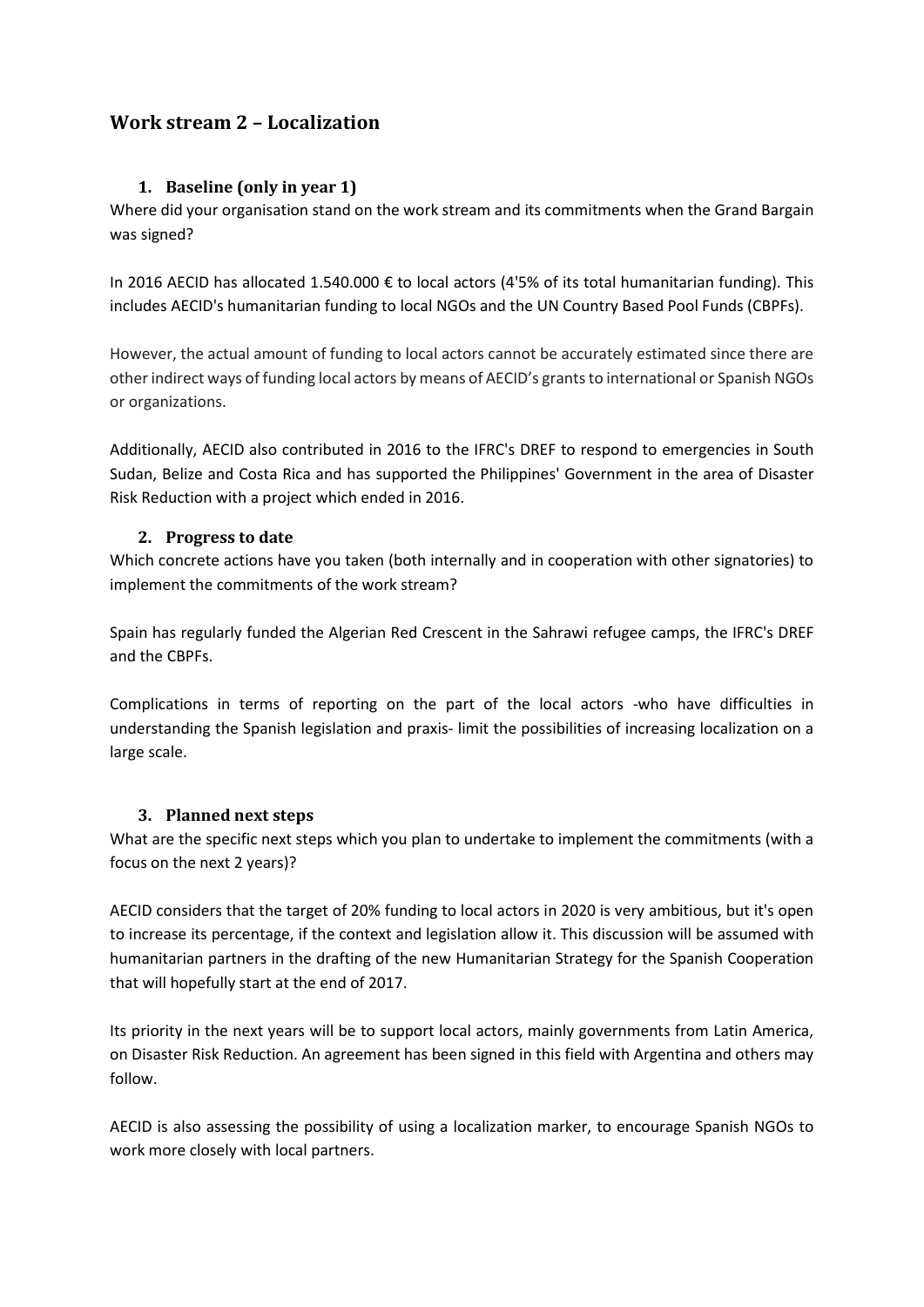### <span id="page-3-0"></span>**Work stream 3 – Cash**

### **1. Baseline (only in year 1)**

<span id="page-3-1"></span>Where did your organisation stand on the work stream and its commitments when the Grand Bargain was signed?

In 2016, a minimum of 10% of AECID's humanitarian funding was allocated to Cash Based Transfers projects mainly through its partners UNHCR, WFP and UNRWA in Libya, Palestine, Syria and Iraq.

### <span id="page-3-2"></span>**2. Progress to date**

Which concrete actions have you taken (both internally and in cooperation with other signatories) to implement the commitments of the work stream?

A position paper on Cash Based Transfers and the Spanish Humanitarian Aid has been internally drafted and discussed. Spain also contributed to this debate at the EU level in 2015 when the document "10 EU principles for cash based approach" was adopted.

In Colombia, AECID has funded an innovative project on cash based transfers (CBTs) of Action Against Hunger with 130.000 € that promotes innovative modalities of cash transfer for IDP's in Colombia. The objective is the promotion of the KACHE system (a cash based transfer modality) in contexts where there are functioning markets but there is no possibility of purchasing through traditional electronic devices.

AECID has also held a workshop in collaboration with the IECAH on CBTs to Spanish actors, including NGOs, to promote this modality of assistance.

A more detailed reporting is also needed.

### <span id="page-3-3"></span>**3. Planned next steps**

What are the specific next steps which you plan to undertake to implement the commitments (with a focus on the next 2 years)?

Spain supports the multipurpose cash transfer approach led by ECHO and encourages this modality of CBTs if circumstances allow. It also encourages the different UN agencies, especially WFP and UNHCR, to work together on common platforms of CBTs distribution.

AECID would also like to increase its percentage of CBTs funding in some humanitarian contexts such as the Sahrawi refugee camps.

Additionally, it is planning to strengthen its collaboration with CALP and foresees to hold a seminar for its staff with this institution.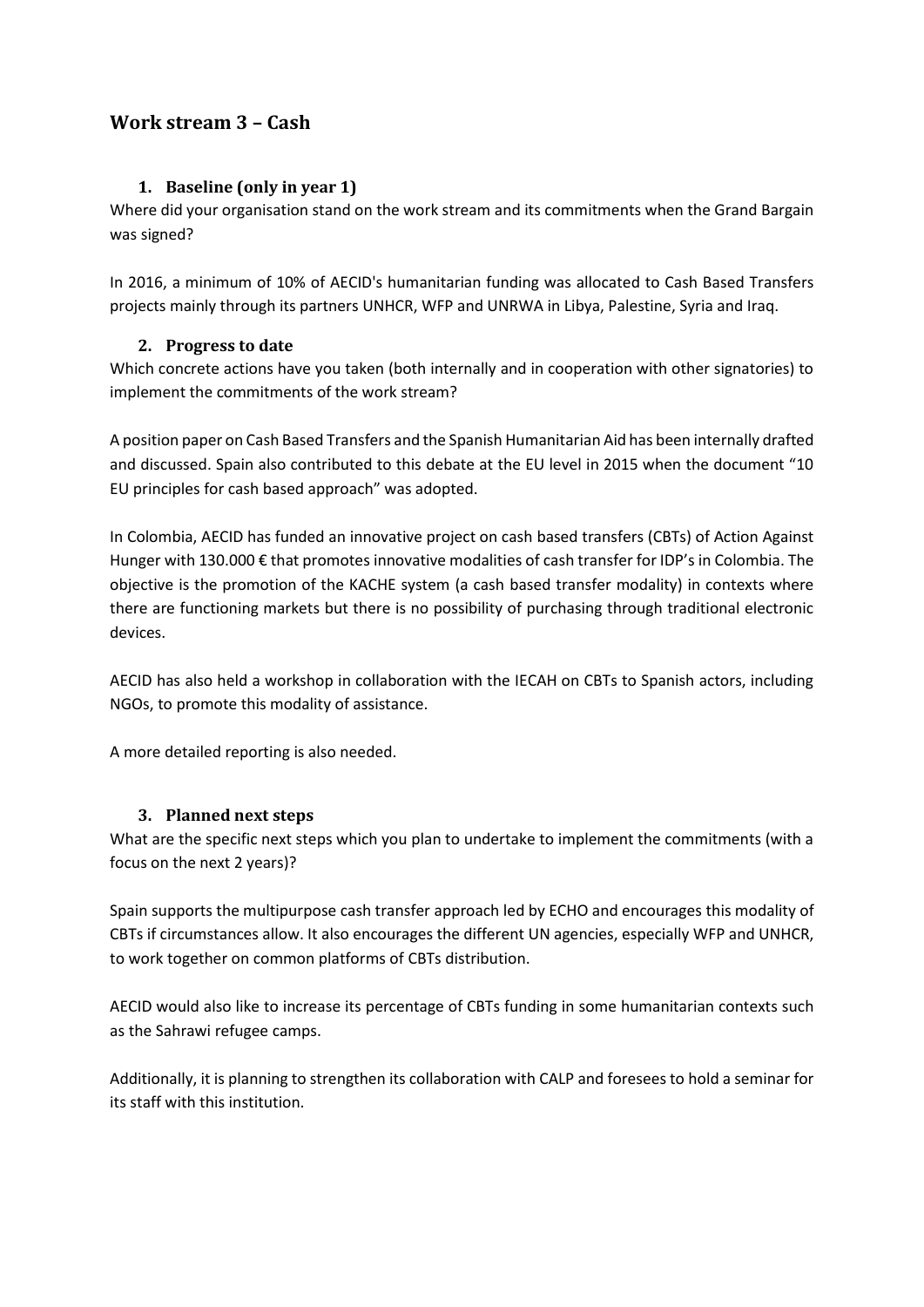### <span id="page-4-0"></span>**Work stream 4 – Management costs**

### <span id="page-4-2"></span>**1. Baseline (only in year 1)**

<span id="page-4-1"></span>Where did your organisation stand on the work stream and its commitments when the Grand Bargain was signed?

Spain is part of the MOPAN initiative (Multilateral Organization Performance Assessment Network) that assess the performance and effectiveness of partner international organizations.

The Spanish Cooperation has also prioritised CBTs as they are cost-efficient and has different humanitarian deposits in the world as a way of also saving transport costs when facing emergencies.

### **2. Progress to date**

Which concrete actions have you taken (both internally and in cooperation with other signatories) to implement the commitments of the work stream?

<span id="page-4-3"></span>The Spanish Cooperation is assessing its humanitarian strategy published in 2007 and which has been its reference framework for the last ten years. After this evaluation, it will draft a new humanitarian strategy for the years to come.

Spain is also reviewing some of its partnership agreements with international organizations willing to simplify and harmonise some of the procedures and management costs, as is the case with the WFP and IFCR.

### **3. Planned next steps**

What are the specific next steps which you plan to undertake to implement the commitments (with a focus on the next 2 years)?

AECID wants to promote innovation in humanitarian partners in order to increase efficiency.

In this regard it is also promoting public-private collaboration, taking into consideration that the private sector has an added value in these issues. One remarkable initiative in this field has been the partnership developed with some energy enterprises and the "politechnique University of Madrid" (UPM) to deliver energy solutions to refugee camps in Ethiopia. AECID is also exploring other opportunities with private companies.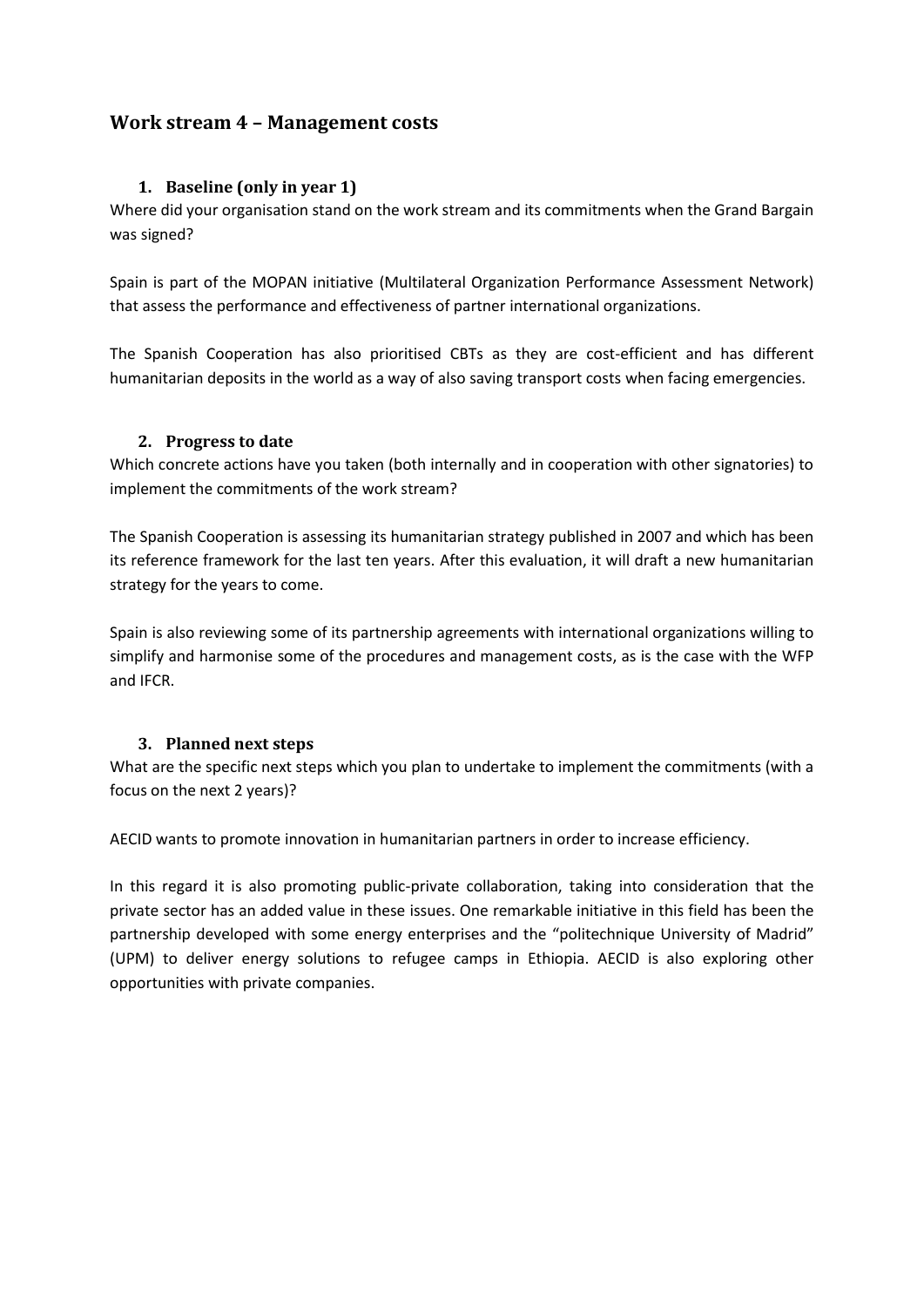### <span id="page-5-0"></span>**Work stream 5 – Needs Assessment**

### **1. Baseline (only in year 1)**

<span id="page-5-1"></span>Where did your organisation stand on the work stream and its commitments when the Grand Bargain was signed?

<span id="page-5-2"></span>The Humanitarian Office usually integrates its field staff in the joint needs assessments led by the HCT and its humanitarian interventions and strategies are based on the needs identified by the UN humanitarian coordinator and HRP.

### **2. Progress to date**

Which concrete actions have you taken (both internally and in cooperation with other signatories) to implement the commitments of the work stream?

Spain supports the United Nations Disaster Assessment and Coordination (UNDAC) team with financial and human resources and encourages the use of this international emergency response system and their need assessments. Two members of the Humanitarian Office have recently received the UNDAC training and could thus be deployed in emergencies.

AECID has participated in the workshop of this work stream held in February 2017 in Brussels.

### <span id="page-5-3"></span>**3. Planned next steps**

What are the specific next steps which you plan to undertake to implement the commitments (with a focus on the next 2 years)?

The different options under this work stream are being analysed so that AECID can select the most significant initiatives in the field.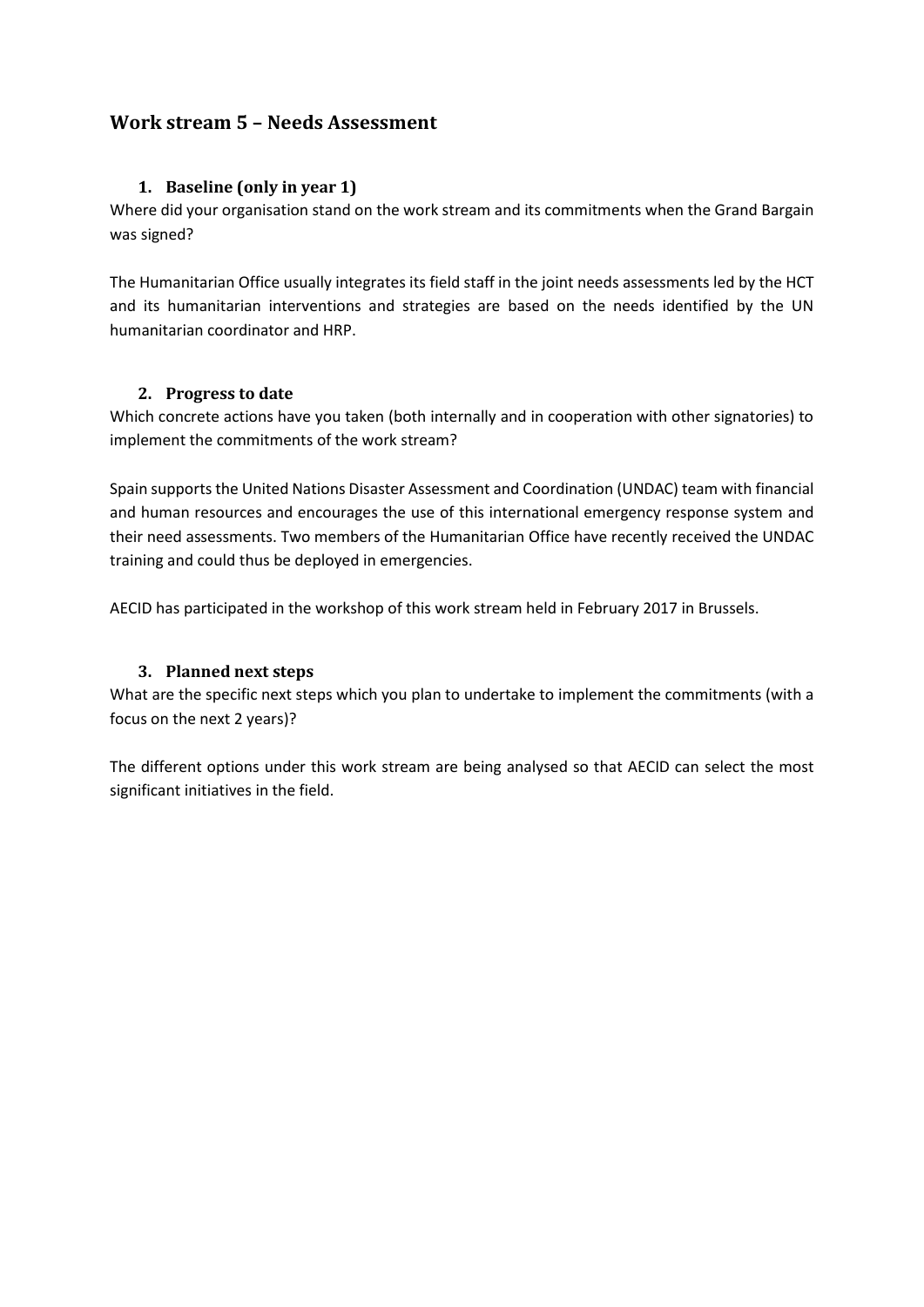### <span id="page-6-0"></span>**Work stream 6 – Participation Revolution**

### **1. Baseline (only in year 1)**

<span id="page-6-1"></span>Where did your organisation stand on the work stream and its commitments when the Grand Bargain was signed?

Spain is fully aware of the importance of participation and believes that all intervention should take into account the voices of the people affected by a humanitarian crisis or emergency.

The Spanish Cooperation already integrates the beneficiaries' opinion in the single form of the identification process. The challenges remain at the level of the implementation and follow-up of interventions.

### <span id="page-6-2"></span>**2. Progress to date**

Which concrete actions have you taken (both internally and in cooperation with other signatories) to implement the commitments of the work stream?

Spain has participated in the survey of the work stream.

AECID is discussing internally on the possibility of asking our partners to establish feedback mechanisms in the field so that it can include the beneficiary's opinions in the monitoring system. The Spanish emergency medical team initiative foresees this initiative.

It is also promoting unconditional cash transfers that support the freedom of choice of the beneficiaries.

### <span id="page-6-3"></span>**3. Planned next steps**

What are the specific next steps which you plan to undertake to implement the commitments (with a focus on the next 2 years)?

AECID will analyse the funding instruments of the humanitarian office and identify incentives to encourage our partners to include the beneficiaries' voice.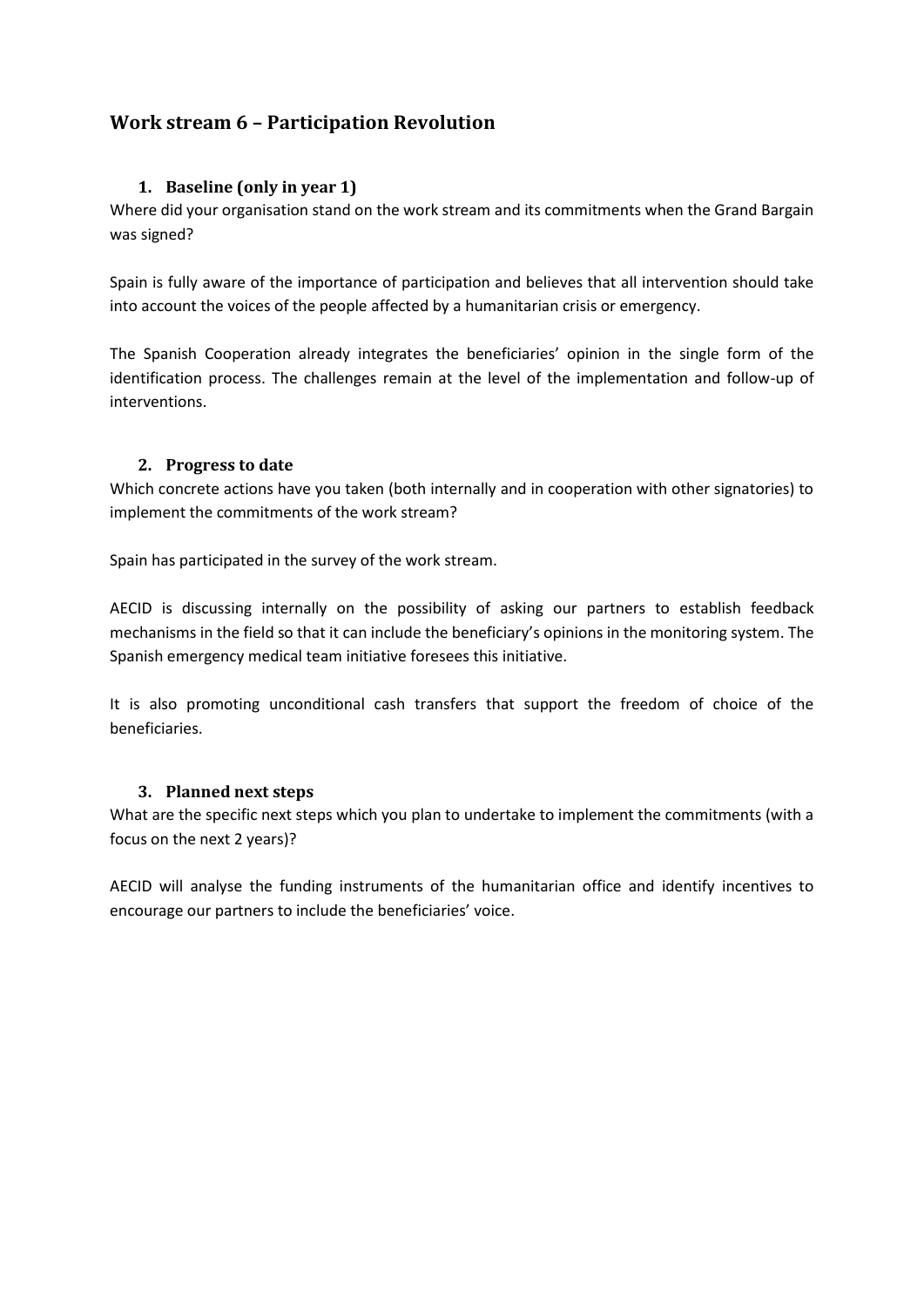### <span id="page-7-0"></span>**Work stream 7 - Multi-year planning and funding**

### **1. Baseline (only in year 1)**

<span id="page-7-1"></span>Where did your organisation stand on the work stream and its commitments when the Grand Bargain was signed?

Due to the principle of "budgetary annuity", Spain allocates nowadays annually most of its humanitarian funding. Some exceptions remain:

• NGO emergency or resilience agreements: AECID has emergency or resilience agreements with Spanish NGOs that last for 4 years.

• DREF: Spain also allocates multiyear funding through its agreement with the International Federation of Red Cross and Red Crescent Societies (IFRC) on the Disaster Relief Emergency Fund (DREF).

### <span id="page-7-2"></span>**2. Progress to date**

Which concrete actions have you taken (both internally and in cooperation with other signatories) to implement the commitments of the work stream?

The Humanitarian Office is analysing the options and possibilities of humanitarian multi-year funding, specifically for chronic crises that have regularly received the Spanish support and for international organizations which have a framework agreement with Spain.

### <span id="page-7-3"></span>**3. Planned next steps**

What are the specific next steps which you plan to undertake to implement the commitments (with a focus on the next 2 years)?

The Humanitarian Office will study internal barriers and propose possible solutions. Discussions with other departments responsible for the budget will be necessary.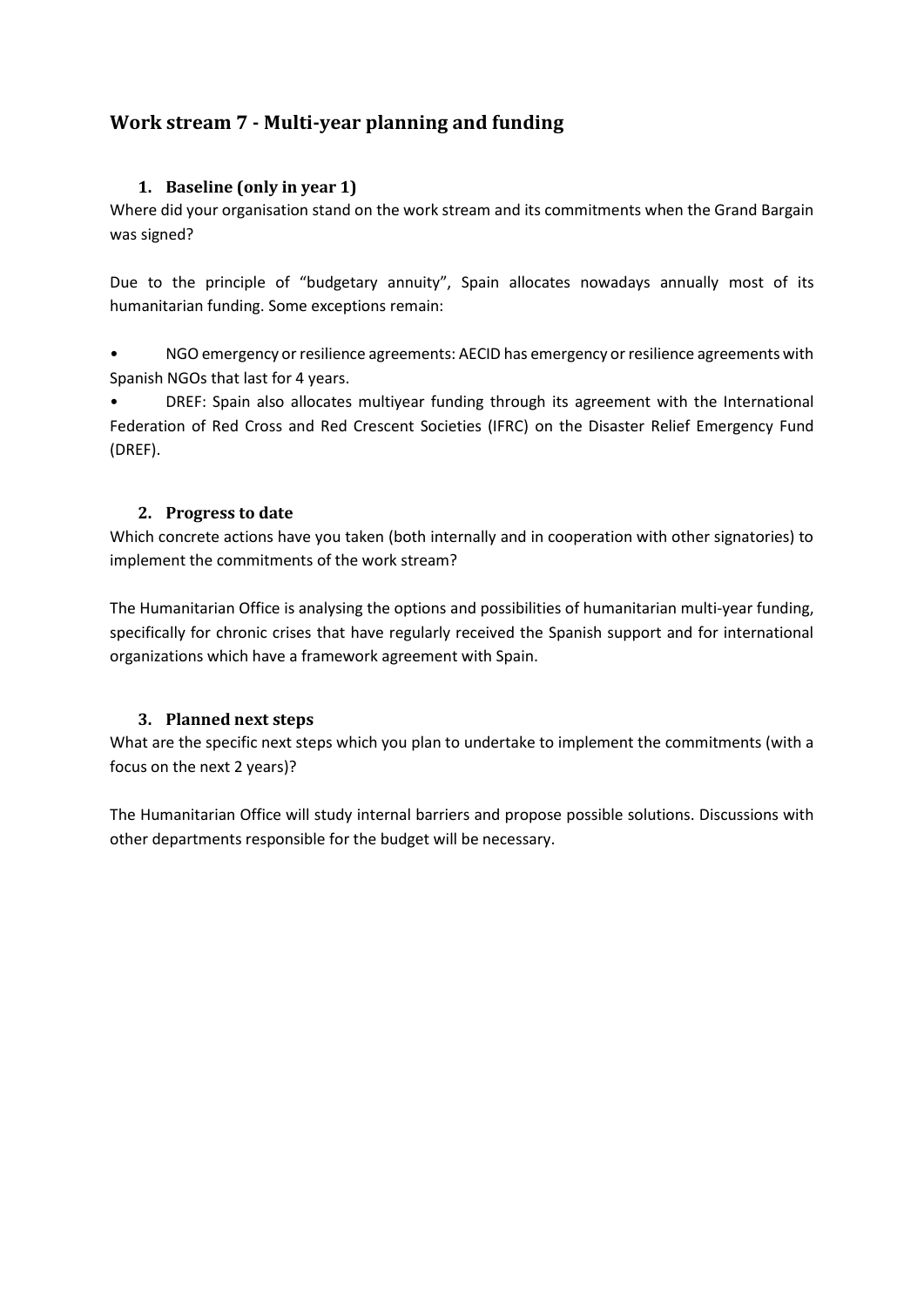### <span id="page-8-0"></span>**Work stream 8 - Earmarking/flexibility**

### **1. Baseline (only in year 1)**

<span id="page-8-1"></span>Where did your organisation stand on the work stream and its commitments when the Grand Bargain was signed?

Spain allocates unearmarked humanitarian funds through the following instruments:

- NGO emergency agreements: AECID has emergency agreements with four Spanish NGOs: OXFAM, Spanish Red Cross, MSF and Action Against Hunger. The agreements last for 4 years and include a fix amount for each NGO. NGOs have the total freedom to allocate the funds wherever and whenever they deem appropriate. They only have to submit a very simple proposal to AECID, which is approved in a very short time. This funding is completely flexible and unearmarked.
- OCHA: The Humanitarian Office regularly contributes to OCHA coordination and to the United Nations Central Emergency Response Fund (CERF) to provide immediate funding for life-saving humanitarian action anywhere in the world.
- ICRC and IFRC: in previous years AECID also contributed to these organizations with unearmarked funding to support their operations with flexibility.

<span id="page-8-2"></span>In 2016 Spain allocated 3 million € to non-earmarked contributions (9% of its humanitarian funds).

### **2. Progress to date**

Which concrete actions have you taken (both internally and in cooperation with other signatories) to implement the commitments of the work stream?

Spain would like to increase its non-earmarked contributions and its Humanitarian Office predicts that more possibilities may emerge when its budget shall increase, hopefully in the years to come.

In terms of transparency, Spain would like to have more information on the decision process of the non-earmarked fund's allocation. For example, on the decisions taken at the CERF's advisory board, since Spain is not currently member of this board. The information and minutes of these meetings could be shared in order to understand the decision process and build confidence and trust.

Also, visibility and reporting are important constraints in terms of non-earmarked allocations. If partners could improve these two items, there would be more possibility of increasing non-earmarked contributions.

### <span id="page-8-3"></span>**3. Planned next steps**

What are the specific next steps which you plan to undertake to implement the commitments (with a focus on the next 2 years)?

Spain considers that the target of 30% un-earmarked funds by 2020 is very ambitious, but it's open to increase its percentage, if the context and legislation allow it. This discussion will be assumed with humanitarian partners in the drafting of the new Humanitarian Strategy for the Spanish Cooperation that will hopefully start at the end of 2017.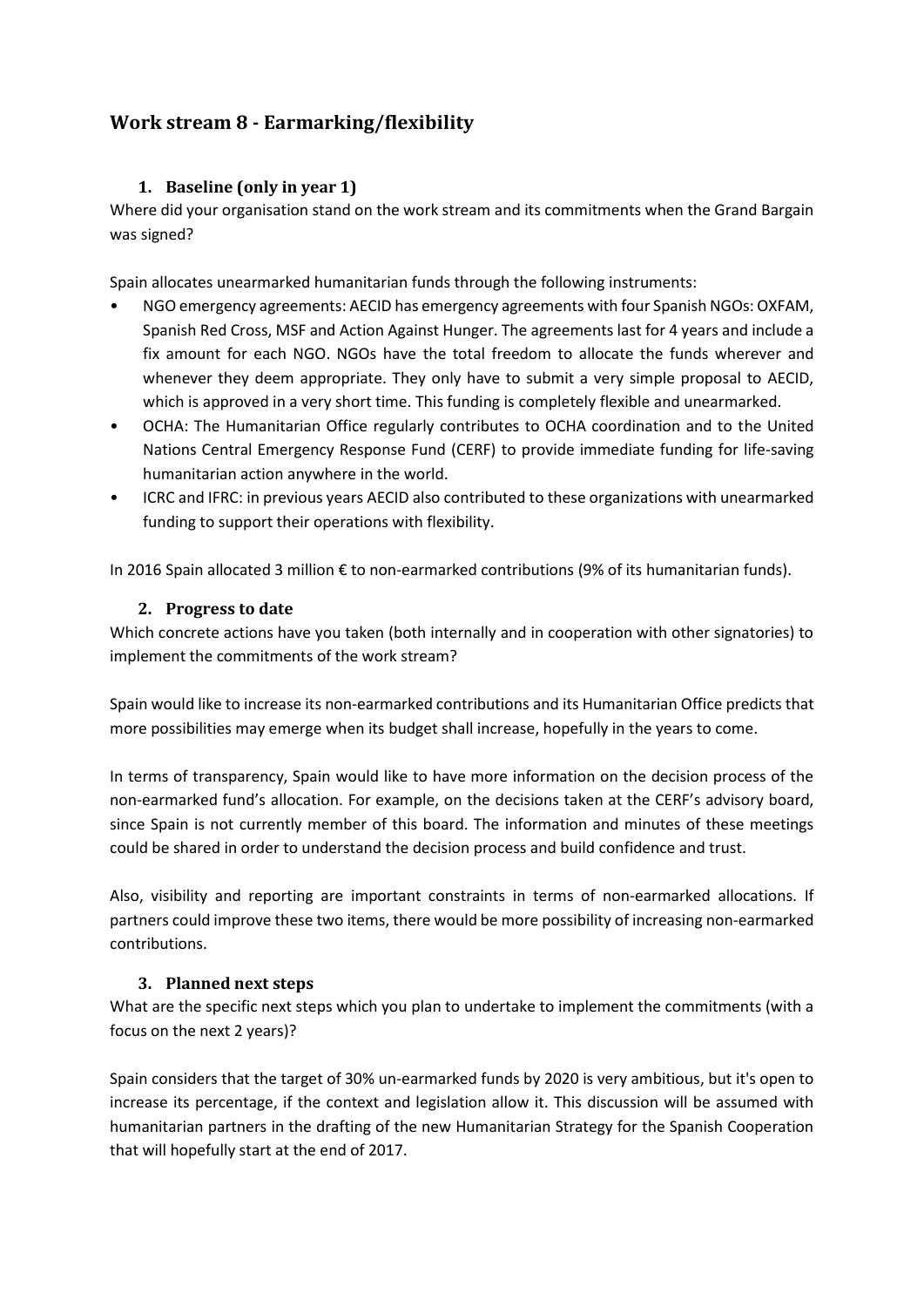### <span id="page-9-0"></span>**Work stream 9 – Reporting requirements**

### **1. Baseline (only in year 1)**

<span id="page-9-1"></span>Where did your organisation stand on the work stream and its commitments when the Grand Bargain was signed?

In AECID's governance structure the issue of reporting is a shared responsibility between the Humanitarian Office and AECID's Secretariat General which deals with administrative affairs.

Our agency is reviewing currently its administrative requirements and expects to define soon its internal regulations to simplify and clarify these requirements as much as possible.

### <span id="page-9-2"></span>**2. Progress to date**

Which concrete actions have you taken (both internally and in cooperation with other signatories) to implement the commitments of the work stream?

Spain is following the discussions under this work stream.

Our country has reiterated the importance of reporting in the different boards or executive committees where it seats (UNHCR, WFP, UNICEF, ODSG…). It has also incorporated this matter in the strategic frameworks that are under negotiation.

### <span id="page-9-3"></span>**3. Planned next steps**

What are the specific next steps which you plan to undertake to implement the commitments (with a focus on the next 2 years)?

Once the Global Public Policy Institute conclusions on the reporting format will be distributed, the Humanitarian Office will assess how to integrate this initiative in its programming.

This issue will also be discussed with regional governments and the humanitarian NGOs network.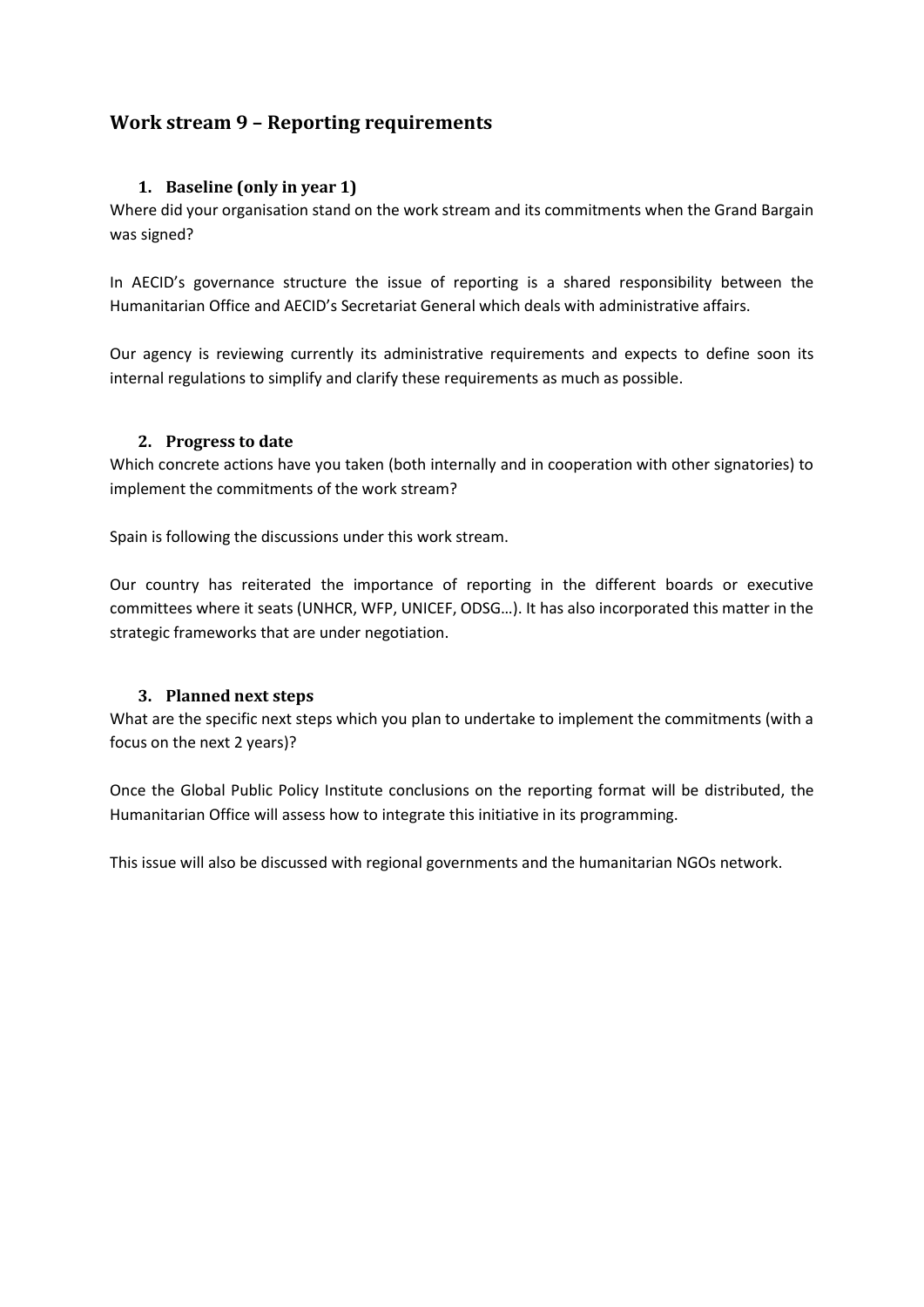### <span id="page-10-0"></span>**Work stream 10 – Humanitarian – Development engagement**

### **1. Baseline (only in year 1)**

<span id="page-10-1"></span>Where did your organisation stand on the work stream and its commitments when the Grand Bargain was signed?

In some protracted crisis such as Palestine or Colombia, the Humanitarian Office has coordinated its action with development colleagues. Nevertheless, humanitarian issues were not included in the negotiations of the MAPs (AECID's country strategic frameworks) since they are negotiated with the host governments, a fact that may erode humanitarian principles.

Some areas of common work or interest are Disaster Risk Reduction (a priority in the Philippines for both humanitarian and development departments in AECID) and Resilience. In the case of the Sahel region, two concrete examples of collaboration in food security are the "national mechanism for crisis prevention and management in Niger" and the "Malnutrition control cell in Senegal" which have been funded by both departments. A centre for mental support for women in Gaza (Palestine) initially funded by the Humanitarian Office was later on assumed by the Development department.

Being the Humanitarian Office a direction in AECID has proved to be a good arrangement, since it is able to maintain its independence but at the same time humanitarian aid is integrated in the overall cooperation structure, making the coordination more natural and easy both at headquarters and in the field.

### <span id="page-10-2"></span>**2. Progress to date**

Which concrete actions have you taken (both internally and in cooperation with other signatories) to implement the commitments of the work stream?

One positive step has been the inclusion of humanitarian desk officers in the technical cooperation offices in the field. By doing so the interaction with development colleagues has been enhanced with remarkable effects. Also, in some specific contexts, such as Palestine, the humanitarian officers have participated in the general cooperation planning. In the same line, humanitarian country strategies have been shared and discussed with the development department and their point of view has been integrated.

Another good initiative has been the development of the Resilience policy by the SGCID (policy department of the Spanish cooperation) which hopefully will be a priority in the next Master Plan of the Spanish cooperation, actually under discussion.

### <span id="page-10-3"></span>**3. Planned next steps**

What are the specific next steps which you plan to undertake to implement the commitments (with a focus on the next 2 years)?

AECID expects to increase its support on DRR in Latin America, in coordination with the development agenda.